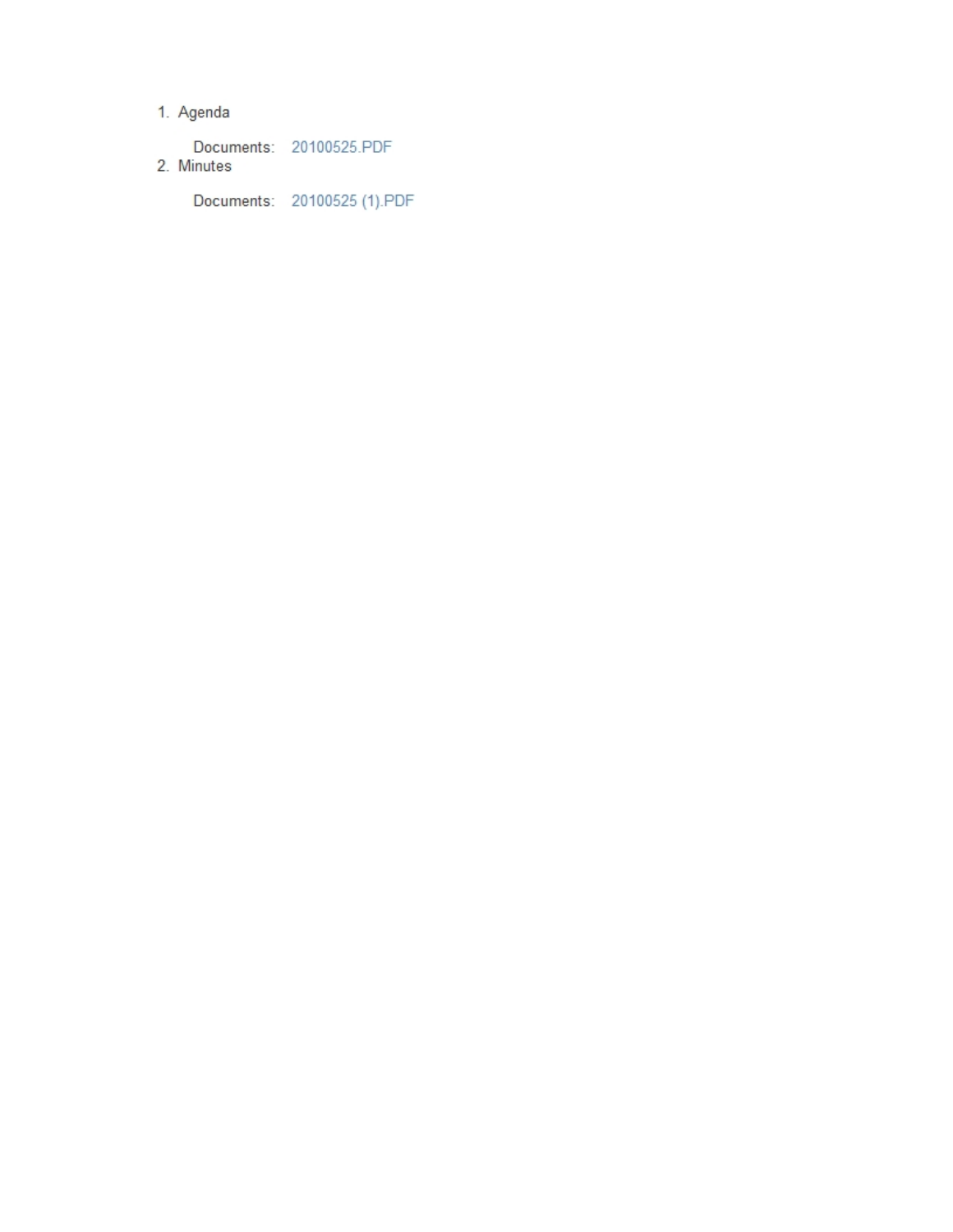### **AGENDA Regular Meeting of the Building and Standards Commission Tuesday, May 25, 2010 Council Chambers, 2nd Floor Texas Municipal Building, 220 Texas Boulevard and Third Street 5:30 P.M.**

An Open Meeting will be held concerning the following subject:

#### **I. Call to Order, Roll Call, Establishment of Quorum**

#### **II. Open Session, Presentations, Public Recognition**

#### **III. CONSIDER ORDERS TO ABATE THE FOLLOWING:**

**Case No. 05\_2010\_001** 

 102 Blanton (Beverly Heights Lot 1, Block 35) Owner of Record – EJ Monte

#### **Case No. 05\_2010\_02**

 108 Blanton (Beverly Heights Lot 4, Block 35) Owner of Record- Lester R. Geiman

- **Case No. 05\_2010\_03**  109 Blanton (Beverly Heights Lot 5, Block 36) Owner of Record- Lugene White
- **Case No. 05\_2010\_04**  210 Blanton (Beverly Heights Lot 4, 5, Block 34) Owner of Record- Pedro & Maria Soto

### **Case No. 05\_2010\_05**

 407 Blanton (Beverly Heights Lot 4, Block 28) Owner of Record- Dennis Rambo

- **Case No. 05\_2010\_06**  408 Blanton (Beverly Heights Lot 4, Block 32) Owner of Record- Dennis Rambo
- **Case No. 05\_2010\_07**  605 Blanton (Beverly Heights Lot 3, Block 30) Owner of Record- Swartz & Brough, Inc.
- **Case No. 05\_2010\_08**  703 Blanton (Beverly Heights Lot 2, Block 58) Owner of Record- Terrell Bros Properties

## **Case No. 05\_2010\_09**  716 Blanton (Beverly Heights Lot 8, Block 55)

Owner of Record- Gladys Keal c/o LJ Rollins

**Case No. 05\_2010\_10**  917 Capp (Estes & Tilson SW 48' X 140' Lot 4) Owner of Record- Joe Lott

#### **Case No. 05\_2010\_11**

1105 Capp (EA Dryers  $2^{nd}$  Lot 11, Block 1) Owner of Record- Carl & Dorothy Sanders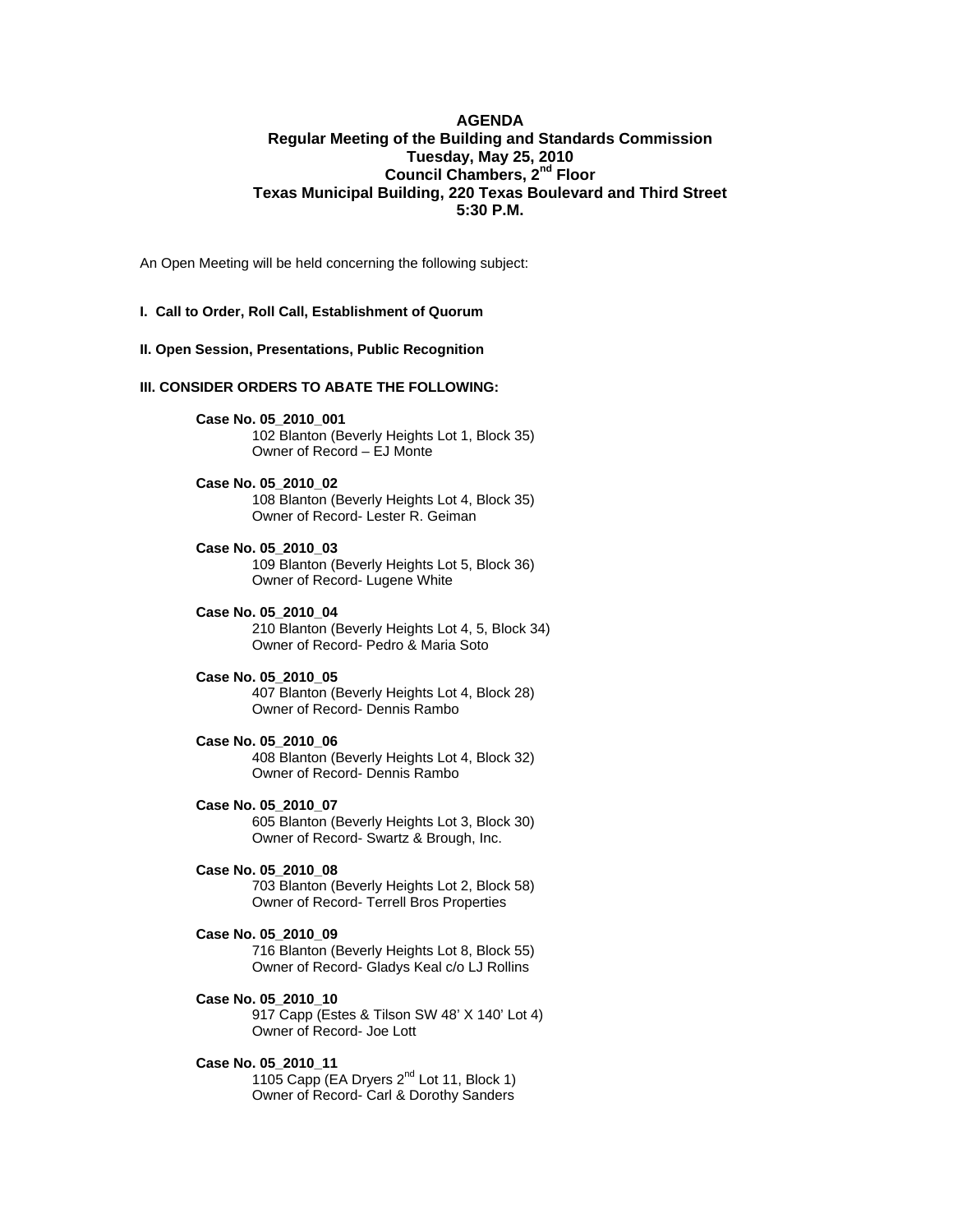**Case No. 05\_2010\_12** 

202 Connella (Beverly Heights Lot 12, Block 37) Building Permit 5/21/2010<br>Owner of Record-Ronald & Donna Rogers - Permit # 8664 Owner of Record- Ronald & Donna Rogers

 **Case No. 05\_2010\_13** 

 403 Connella (Beverly Heights Lot 2, Block 27) Owner of Record- Swartz & Brough

**Case No. 05\_2010\_14** 

 1222 Elm (City /Triggs Addition Lots 10, 11, Block 169 Owner of Record- Robbie Holmes c/o John W Holmes

- **Case No. 05\_2010\_15**  1304 Elm (City/Triggs Addition NPT Lot 7, SPT 8, Block 170 Owner of Record- Donald & Wanda Mitchell
- **Case No. 05\_2010\_16**  1316 Lee (Tilson & Pitchers 2<sup>nd</sup> PT Lots 12, 13, Block I-2) Owner of Record- Sam Benton c/o WC Benton Jr
- **Case No. 05\_2010\_17**  307 Lumpkin (Beverly Heights W3' Lot 3, All 4, Block 44) Owner of Record- Kirk & Tamira Blair
- **Case No. 05\_2010\_18**  403 Lumpkin (Beverly Heights Lot 2, Block 20) Owner of Record- Swartz & Brough, Inc
- **Case No. 05\_2010\_19**  412 Lumpkin (Beverly Heights Lot 7, Block 27) Owner of Record- Dennis Rambo
- **Case No. 05\_2010\_20**  605 Lumpkin (Beverly Heights Lot 3, Block 22) Owner of Record- Barbara King Waddell
- **Case No. 05\_2010\_21**  615 Melton (Beverly Heights Lot 8, Block 7) Owner of Record-Linda Chrisp
- **Case No. 05\_2010\_22**  505 Waterman (Beverly Heights Lot 3, Block 18) Owner of Record- Archie Lashford
- **Case No. 05\_2010\_23**  607 Waterman (Beverly Heights Lot 4, Block 17) Owner of Record- Terrell Bros Properties

#### **IV. Consider Approval of March 15, 2010 Special Meeting Minutes**

- **V. Consider Approval of March 29, 2010 Regular Meeting Minutes**
- **VI. Adjournment**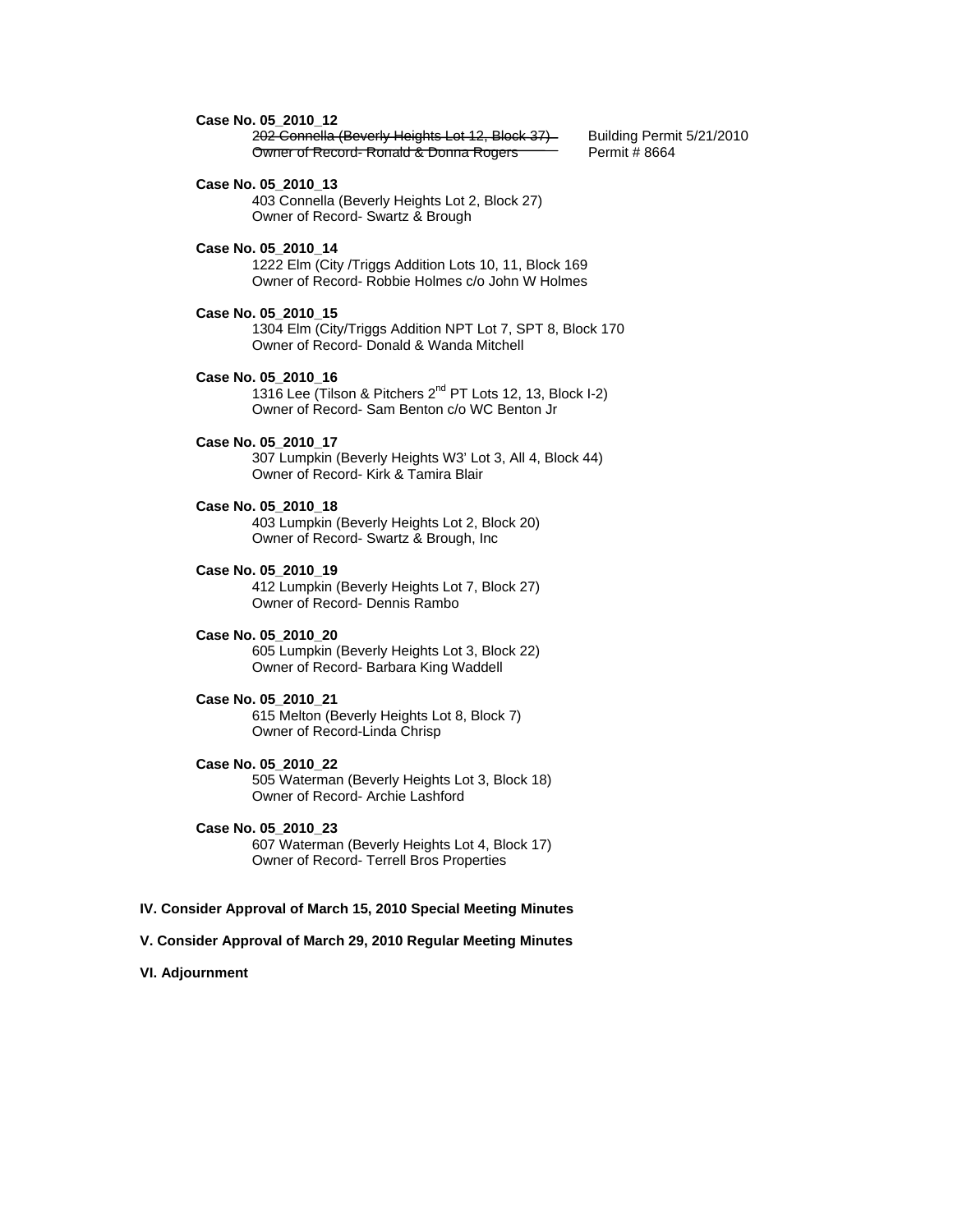### MINUTES REGULAR MEETING BUILDING AND STANDARDS COMMISSION TUESDAY, MAY 25, 2010 COUNCIL CHAMBERS, 2nd FLOOR TEXAS CITY HALL 5:30 P.M.

The Building and Standards Commission of the City of Texarkana, Texas met Tuesday, May 25, 2010, at 5:30 P.M. in the Council Chambers, Second Floor, Texas Municipal Building, West Third Street and Texas Boulevard with the following members present:

ATTENDING: Mr. Corey Floyd, Chairman Mr. Myron Stringer, Vice-Chairman Mr. Eddie Coe Mrs. Betty Williams Mr. Dan Boyles

 ALSO ATTENDING: Mr. Craig Lindholm, Executive Director, CR&G Mrs. Joy Sartor, Administrative Coordinator, CR&G Mrs. Tiffany Dodd, Administrative Assistant, Construction/ Demolition Mr. Lynn Henry, Chief Building Official Ms. Shirley Jaster, Executive Director, Community and Public Works

INFORMATION PROVIDED IN NOTEBOOK(S) TO THE COMMISSION IS KEPT ON FILE IN THE COMMUNITY AND PUBLIC WORKS OFFICE. CONTENTS OF THE NOTEBOOK(S) INCLUDES: PROOF OF PUBLICATION, PROOF OF NOTIFICATION, INSPECTION REPORTS AND PHOTOGRAPHS OF EACH STRUCTURE PRESENTED TO THE COMMISSION.

Mr. Corey Floyd called the Building and Standards Commission Meeting, May 25, 2010, to order at 5:30 p.m. All Commission Members introduced themselves; Dan Boyles, Betty Williams, Corey Floyd, Myron Stringer, and Eddie Coe were present.

Mr. Floyd informed the witness to fill out a discussion form if they wanted to testify before the commission. Mr. Floyd stated there were only two (2) forms filled out to discuss.

Mr. Richard Lee Terrell Sr. sworn in by Mrs. Tiffany Dodd

Mr. Floyd called Ms. Shirley Jaster to represent the City.

Ms. Jaster stated, she is the Director of Community and Public Works, she will serve as narrator for the hearing tonight. Mr. Lynn Henry will be available for questions.

Ms. Jaster began with 703 Blanton. Owner of Record is Terrell Brothers Properties. The legal description is known as Block 58, Lot 2, of Beverly Heights. The Housing Inspection lists major repairs which are the foundation sills, protective treatment, roof structure, roofing material, window units, floors, plumbing, and wiring. Code Violation Report indicated the structure or any part thereof has been damaged by water to such an extent that it has become dangerous to the public health, safety and welfare; The structure constitutes as a fire hazard; The building is so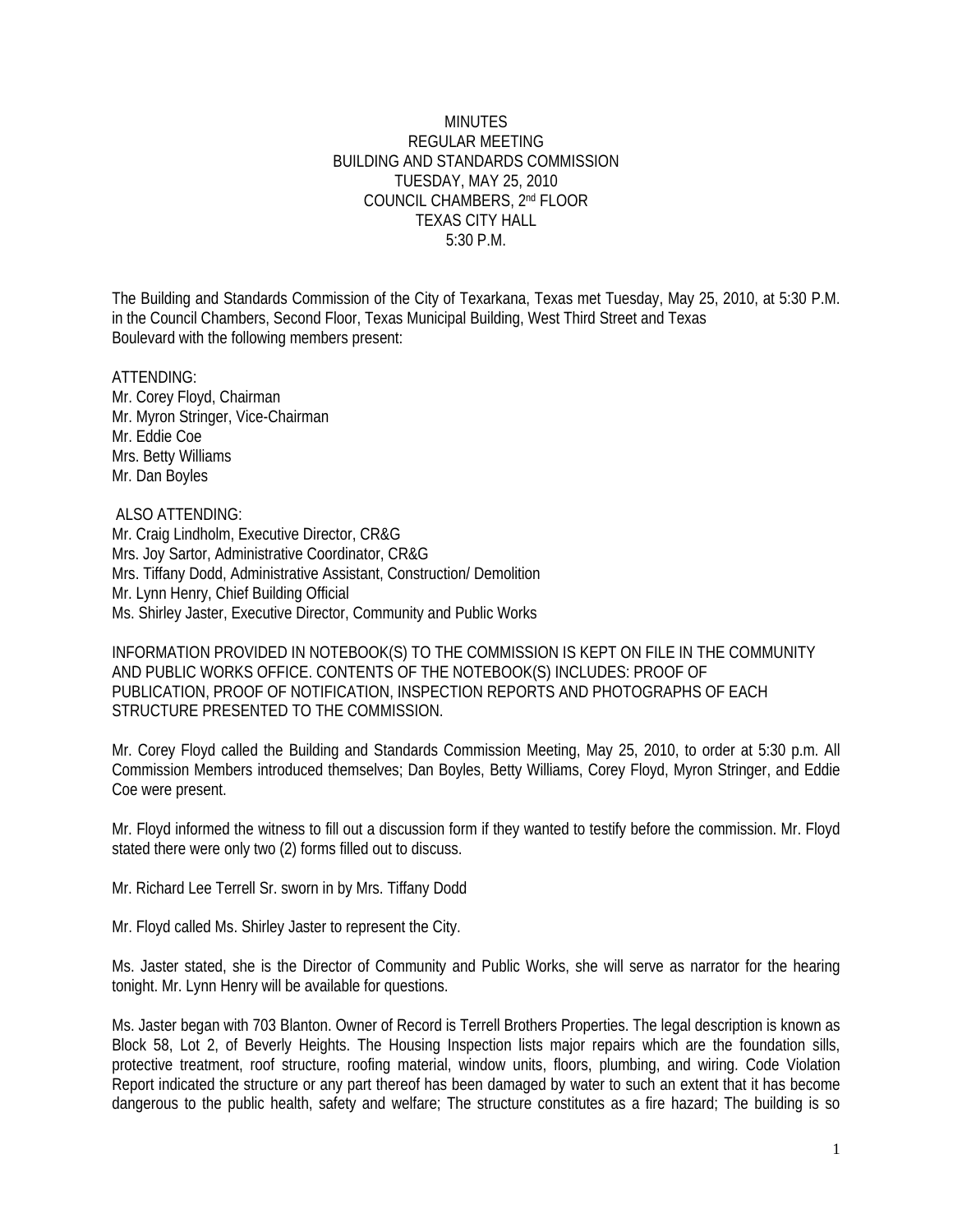deteriorated or constructed or permitted to be constructed as to constitute a menace to the health or safety, including all conditions conductive to the harboring of rats or mice or other disease-carrying animals or insects, reasonably calculated to spread disease, including such conditions hazardous to safety as inadequate bracing or use of deteriorated materials; and The structure irregardless of the structural condition, is unoccupied by the owner, lessee, or other invitee and is unsecured from unauthorized entry to the extent it could be entered or used by vagrants or other uninvited persons as a place of harborage or could be entered or used by children. Ms. Jaster noted there are pictures associated with the findings from the Housing Inspections Report and Code Violation Report. Mr. Lynn Henry, Chief Building Official, is available to answer questions referring to the pictures or any of the findings for 703 Blanton. Ms. Jaster asked if there are any questions from the Commission.

Mr. Dan Boyles inquired about the structure being uninhabited. Ms. Jaster responded the structure is still vacant. Ms. Jaster explained the procedure after a house is red tagged. If there's work that needs to be done on the structure, a permit must be obtained. In this instance, there have been no permits obtained for this structure since the inspection date, June 12, 2009.

Mr. Floyd asked for the City's recommendation to demolish the structure or repair, Ms. Jaster responded it is the City's recommendation to demolish the structure.

Mr. Richard Terrell was called to present his case. He stated he lives in Natchitoches, LA and it is a long distance trip. He stated he was not aware of the conditions of the property. He stated he did not know what the procedures were, he assumed if he came to the Building and Standards Meeting he would be granted permits. He agrees that the structure is substandard. His concern is that the neighborhood has 100 to150 properties that are in the same condition or worse. He stated there are twenty (20) houses on the same street that are in the same condition or worse. He stated he wanted to fix his property up and make it nice.

Mr. Floyd stated a notice was posted on the structure June 12, 2009. Mr. Terrell had a year to bring the structure up to code, since June of 2009.

Mr. Terrell stated, when he received the May 6, 2010 letter, he made a list of materials needed to repair the structure from Lowes. He was not going to purchase anything because he thought he had to get permission from the Commission. Mr. Terrell stated the structure has not been rented and has been vacant.

Mr. Floyd asked Mr. Terrell if he agreed that the City has made efforts to bring his house up to standard. Mr. Terrell agreed. Mr. Terrell recited the letter received on May 6, 2010. Mr. Terrell requested sixty (60) days to repair this structure with a budget of \$8,000-\$10,000. Mr. Terrell's concern is the condition of the other houses in the neighborhood. Mr. Terrell stated he's willing to put \$10,000 into the house.

Mr. Stringer asked about sill damage on the house. Mr. Terrell stated sill damage is only in the back of the structure.

Mr. Terrell asked for thirty (30) days to repair the structure.

Mr. Stringer stated it is costly to repair foundation sills.

Mr. Coe inquired about the electrical repairs.

Mr. Henry stated the entire structure will have to be up to code including the electrical, plumbing, and heating & air.

Mr. Terrell stated he'll replace the roof, and broken siding. He stated the entire neighborhood needed to be addressed.

Mr. Terrell apologized for allowing the vacant structure to sit for a year.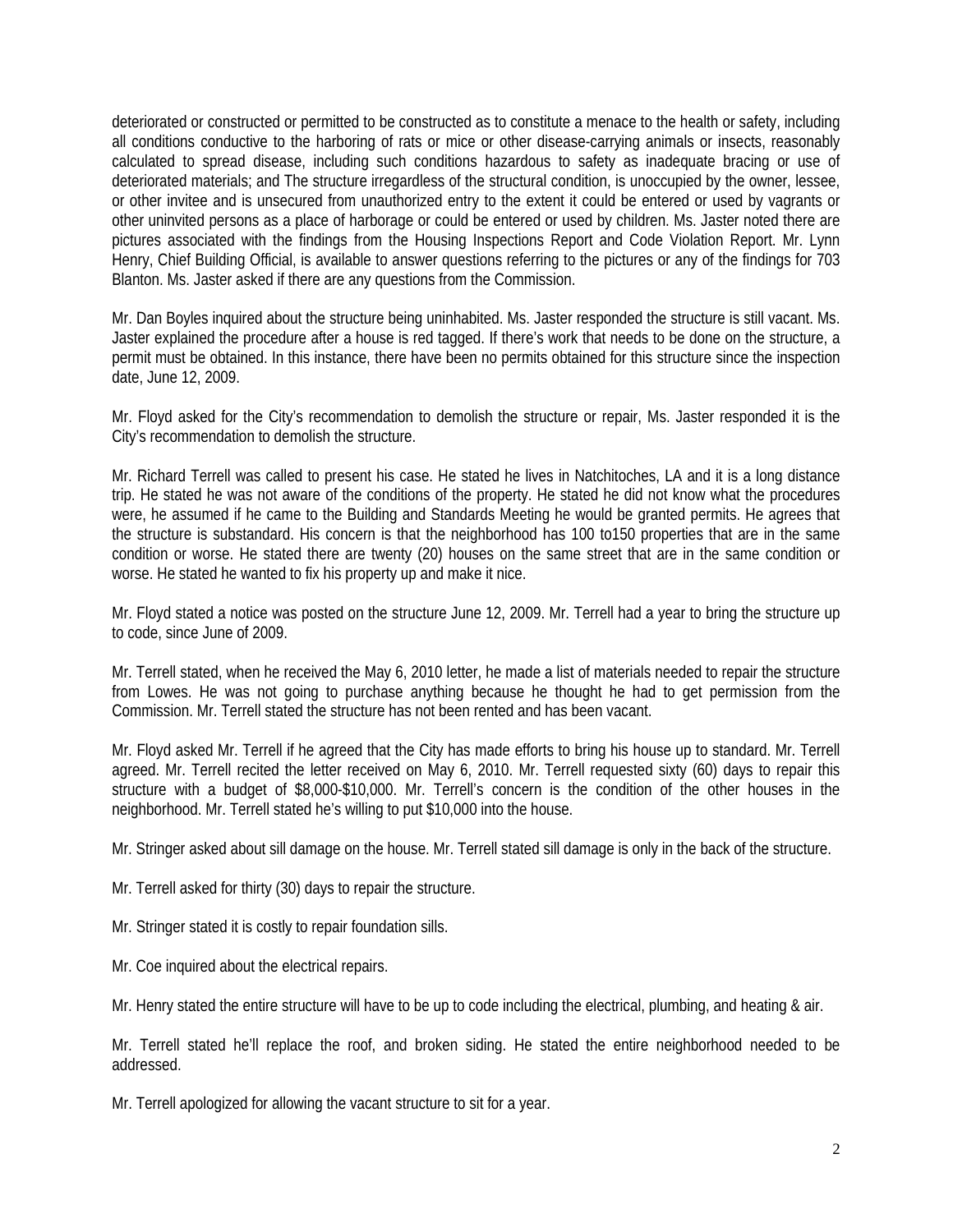Mr. Stringer stated with all repairs, \$10,000 will not fully repair this structure.

Mr. Floyd asked Mr. Terrell if he had any other evidence or witnesses to present before the commission to consider.

Mr. Terrell stated if he cannot complete repairs within thirty (30) days he understands it will be condemned/ demolished.

Mr. Floyd stated if Mr. Terrell doesn't agree with the decision of the commission he has the right to appeal within thirty (30) days in District Court.

Mr. Floyd asked if there were any witnesses that wanted to testify regarding this structure, and Mr. Terrell said no.

Mr. Floyd entertained motion from Commission. Mr. Boyles motioned to have the structure demolished, Mr. Stringer second the motion, Mr. Floyd clarified the motion to have the structure demolished within thirty (30) days, according to Sec. 5-66 (1) (3), all member voted unanimously for approval.

## ORDER FOR OWNER TO DEMOLISH WITHIN THIRTY (30) DAYS

Mr. Floyd moved to the next witness, which is Lugene White.

Mr. Lugene White sworn in by Mrs. Dodd.

Ms. Jaster presented the structure located at 109 Blanton. Owner of Property is Lugene White. The legal description is known as Block 36, Lot 5, of Beverly Heights. The Housing Inspection Report lists major repairs of the foundation sills, exterior walls, protective treatment, roof structure, window units, window panes, rear entry door, service entry, and wiring. Code Violations indicate the structure or any part thereof has been damaged by water to such an extent that it has become dangerous to the public health, safety and welfare; the structure or any part thereof has inadequate means of egress as required by the city's building code; the structure is not wired so as to provide in operating condition electrical circuits sufficient to safely carry a load imposed by normal use of appliances and fixtures; the structure is not in compliance with the requirements of the City's building code, electrical code, there's no ground wire, and there's loose glass in windows, structure constitutes a menace or hazard to the public health or safety; and the structure irregardless of the structural condition, is unoccupied by the owner, lessee, or other invitee and is unsecured from unauthorized entry to the extent it could be entered or used by vagrants or other uninvited persons as a place of harborage or could be entered or used by children. Ms. Jaster described a few photos of the structure. Ms. Jaster reiterated this house was red tagged on May 7, 2009. Ms. Jaster asked if the commission had any questions.

Mr. Floyd asked if the City had a recommendation for the structure. Ms. Jaster replied the City recommended the structure be demolished.

Mr. White apologized for the condition of the house. He stated he had a heart attack at the time the structure was red tagged. He was told by the City to secure the structure. His son secured the structure with a few 2x4 boards. Mr. White described each picture.

Mr. White stated he got an estimate from a contractor for \$2,500 for the entire project. Mr. White contacted an electrician to rewire the house for \$3,000. He stated he is retired from Texarkana College and he could get interns to assist in repairing the structure. He stated he is financially unable to completely fix up the structure. He stated he cannot get the structure completely repaired in 30-60 days.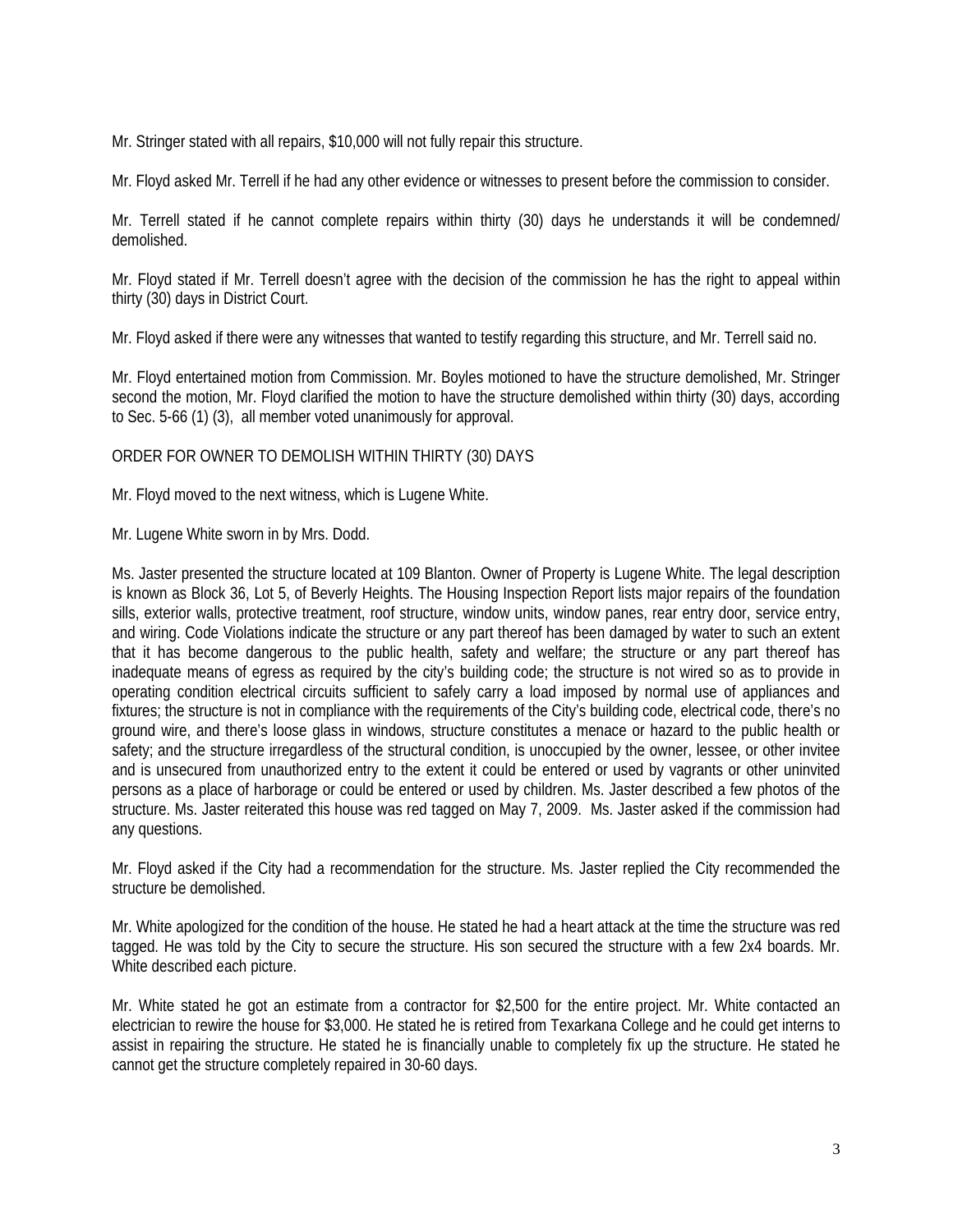Mr. Floyd entertained a motion from the commission. Mrs. Betty Williams motioned to have the structure demolished. Mr. Stringer seconded the motion. Mr. Floyd recited the motion to have the structure demolished within thirty (30) days, according to Sec. 5-66 (1) (3), all members voted unanimously for approval.

Mr. Floyd reiterated Mr. White has thirty (30) days to appeal the commission's decision in District Court.

## ORDER FOR OWNER TO DEMOLISH WITHIN THIRTY (30) DAYS

Mr. Floyd proceeded with 607 Waterman

Ms. Jaster presented evidence regarding 607 Waterman. Owner of Property is Terrell Brothers Properties. The legal description is known as Block 17, Lot 4, of Beverly Heights. The Housing Inspection Report lists major repairs of the decking, foundation steps, exterior walls, protective treatment, window units, window panes, rear entry door, and floors. The Code Violation Report states the structure does not have adequate light, ventilation, or sanitation facilities as required by the City's building code and plumbing code; the structure constitutes as a fire hazard, the structure is not in compliance with the requirements of the city's building code, electrical code, and plumbing code which constitutes a menace or hazard to the public health or safety, The building is so deteriorated or constructed or permitted to be constructed as to constitute a menace to the health or safety, including all conditions conductive to the harboring of rats or mice or other disease carrying animals or insects, reasonably calculated to spread disease, including such conditions hazardous to safety as inadequate bracing or use of deteriorated materials; and The structure irregardless of the structural condition, is unoccupied by the owner, lessee, or other invitee and is unsecured from unauthorized entry to the extent it could be entered or used by vagrants or other uninvited persons as a place of harborage or could be entered or used by children.

Ms. Jaster stated the City staff recommended issuing an order for demolition.

Mr. Terrell presented evidence to repair the structure. He stated he wants to bring the property up to code. The commission members proceeded to examine each photo.

Mr. Terrell stated meetings before this, May 25, 2010 meeting, were different. Mr. Coe stated Mr. Terrell attended a Building and Standards hearing in the past and the structure had not been demolished or repaired by Mr. Terrell.

Mr. Floyd called for a motion from the commission. Mr. Coe motioned that the structure be demolished within thirty (30) days. Mr. Boyles second the motion. Mr. Floyd recited the motion to have the structure demolished within thirty (30) days, according to Sec. 5-66 (1) (3), all members voted unanimously for approval.

Mr. Floyd stated Mr. Terrell has thirty (30) days to appeal the Commission's decision in District Court.

ORDER FOR OWNER TO DEMOLISH WITHIN THIRTY (30) DAYS

Consent Agenda: Property owners did not show at the hearing.

102 Blanton (Beverly Heights Lot 1, Block 35) Owner of Record- EJ Monte 108 Blanton (Beverly Heights Lot 4, Block 35) Owners of Record- Lester R. Geiman and Laura Geiman 210 Blanton (Beverly Heights Lot 4, 5, Block 34) Owners of Record- Pedro and Maria Soto 407 Blanton (Beverly Heights Lot 4, Block 28) Owner of Record- Dennis Rambo 408 Blanton (Beverly Heights Lot 4, Block 32) Owner of Record- Dennis Rambo 605 Blanton (Beverly Heights Lot 3, Block 30) Owner of Record- Swartz & Brough, Inc 716 Blanton (Beverly Heights Lot 8, Block 55) Owner of Record- Gladys Keal 917 Capp (Estes & Tilson SW 48'X140' Lot 4) Owner of Record- Joe Lott 1105 Capp (EA Dryers 2nd Lot 11, Block 1) Owner of Record- Carl and Dorothy Sanders